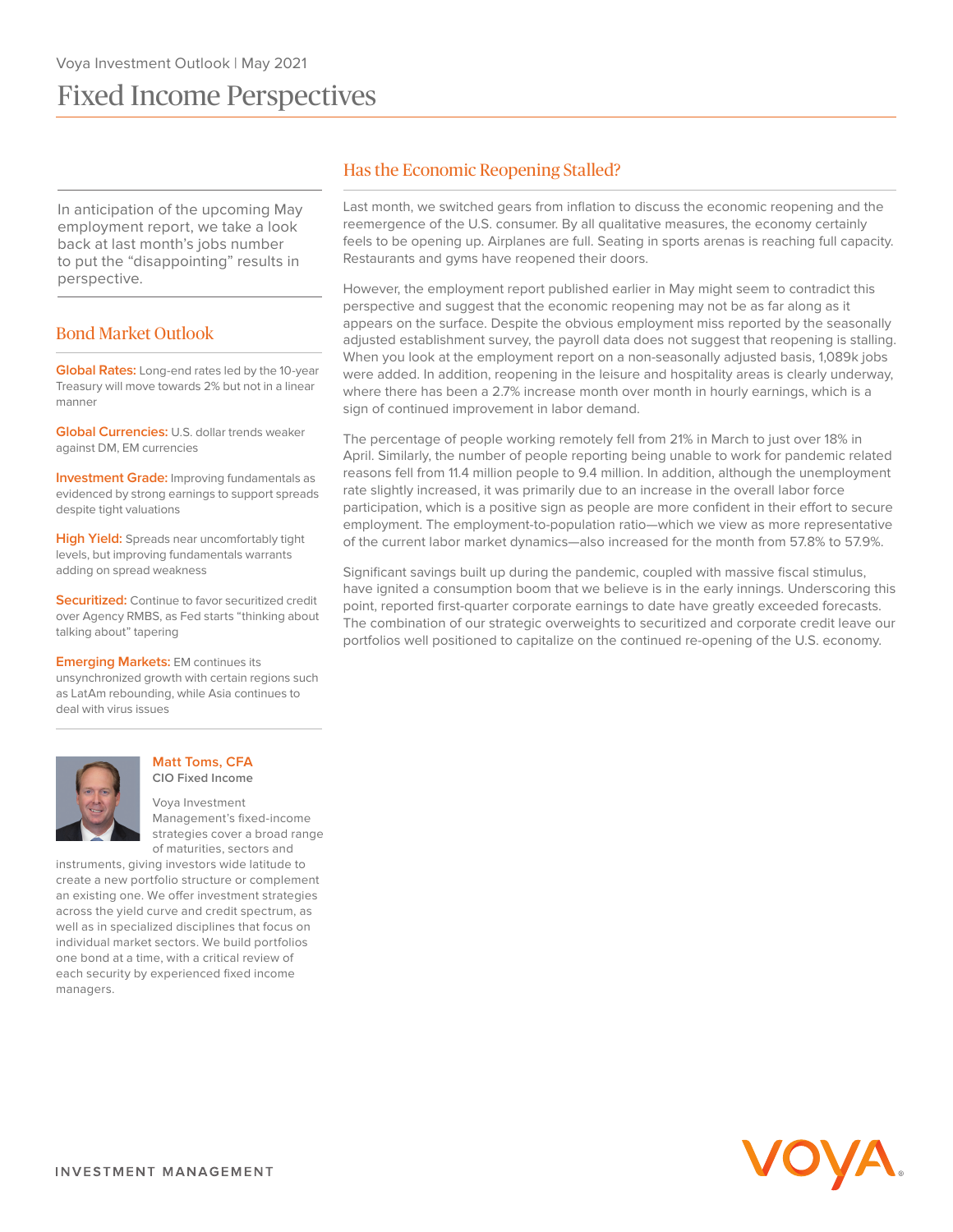## Rates, Spreads and Yields



As of 04/30/21. Past performance is no guarantee of future results. Source: Bloomberg, Bloomberg/Barclays, JP Morgan and Voya.

## Sector Outlooks

#### **Global Rates and Currencies**

The dollar declined against all G10 currencies and risk appetite was generally high through April, particularly for developed market equities. The risk-on sentiment for such equities was unsurprising, given the overall – albeit uneven - notable progress of the vaccine rollout and a largely robust earnings season in which several sectors and firms beat expectations.

On the macro side, the U.S. Treasury yield curve bull-flattened across much of its structure while base inflationary effects are beginning to show up in the data, as expected. That said, both Fed Chair Jerome Powell and Treasury Secretary Janet Yellen are not expressing concern about runaway inflation.

Looking forward, we are keeping a close eye on consumer spending and the underlying composition, and movements in the employment trajectory. Furthermore, over the medium term, we expect there to be continued strong focus on fiscal stimulus developments.

#### **Investment Grade (IG) Corporates**

The fundamental picture for IG corporates remains firm, with 1Q21 results coming in better than already raised expectations. We continue to see an uptick in merger and acquisition (M&A) announcements and a gradual move towards shareholder returns; and while leverage remains high, we expect IG-rated issuers to focus on balance sheet repair in 2021. We shift to a more neutral stance on market technical factors, as supply is expected to increase in the near term. Demand should remain firm as yields sit slightly higher and currency hedging costs for foreign investors remain low with the Fed on hold. With spreads near year-to-date tights, valuations look full and we expect spreads to trend sideways. We continue to favor BBBrated credits given the extra spread pick-up, increased focus on balance sheet repair and lower M&A risk. Additionally,

the steepening in the yield curve has created idiosyncratic opportunities among high quality issuers in the 7–9 year segment of the curve. In terms of sectors, we remain overweight financials given their more defensive posture, particularly the money center banks. We also continue to like telecommunications, utilities and technology.

### **High Yield Corporates**

High yield was off to a very strong start to the second quarter, as the market rallied early in April, led at the outset by BBrated issues, which bounced back from their rate-induced swoon toward the end of 1Q21. Overall, risk continues to trade well, and new issue volume continues to be heavy – indeed record-breaking volumes seem to be the norm. Fundamentally, we continue to see good quarter-over-quarter momentum, and if it holds, we will start to lap some easy year-over-year comparables in most sectors, which is likely to help drive leverage stats back toward normal. So far, the year is playing out as expected: total returns are decent; excess returns are strong, and spreads are starting to get a little frothy with each rally.

#### **Securitized Assets**

Agency MBS outperformed in April on the back of dovish Fed messaging, strong demand, and lower volatility. Substantial month-end index rebalancing needs from passive investors and lower origination volumes were tailwinds. Mortgage origination's strong start to the year has already surprised most analyst expectations to the high side, as original net supply expectations were in the mid-\$400 billion range, slightly below 2020's net supply of \$506 billion. However, revised estimates now place 2021 net issuance at well over \$600 billion due to strong HPA, elevated home sales and cash-out refinancing, and higher securitization rates.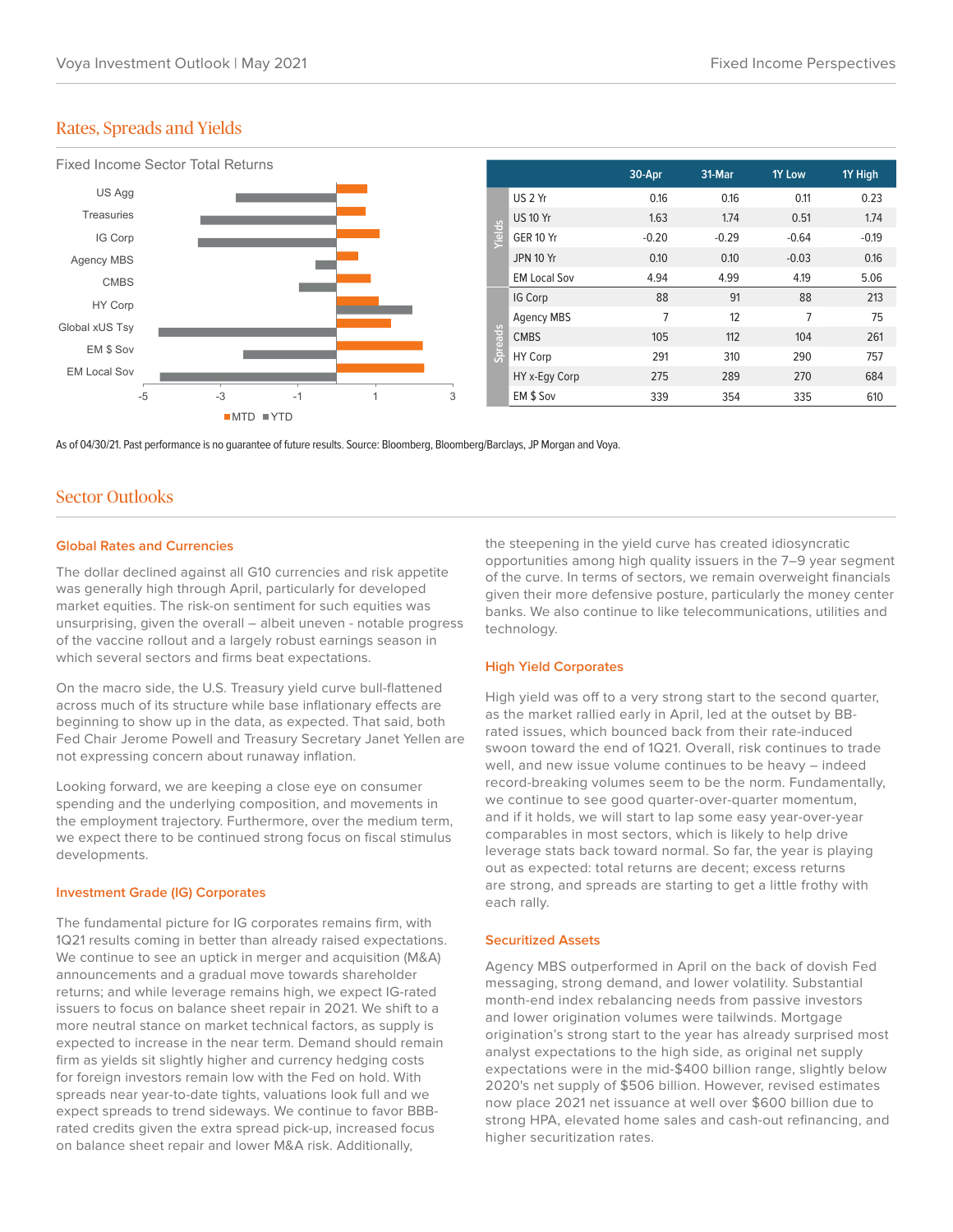We maintain a more cautious tactical view on mortgage credit. While rates have pushed lower since March, the potential for more rate volatility is deemed sufficient to bias investors towards expecting longer spread duration, slower de-leveraging and lower yield profiles for a bit longer. Nonetheless, housing markets are firmly in expansion mode - a clear beneficiary of the pandemic – and mortgage credit will continue to be driven positively by housing market expansion and credit availability, thus justifying our strategically positive stance.

Commercial Mortgage Backed Securities enjoyed a particularly strong start to the year and continues to command our favor. While the rally was partially derailed amidst the rate volatility that gripped fixed income for much of March the sector regained its positive direction in April, and remains cheap and poised to continue its spread recovery into a liquid market. Although the increasingly busy new issuance calendar represents a potential challenge to the favorable technical setup, at this stage we believe it is net favorable given the positive fundamental implications. Looking ahead, reflationary impulses from monetary and fiscal policy and optimism from the vaccine roll-out remain extremely supportive of CRE fundamentals.

Non-benchmark ABS will continue to perform well fundamentally, and as a short duration sector, should outperform as rate volatility drives periodic bouts of risk aversion. We maintain our assessment as positive and increase our conviction. The fiscally improved profile of the U.S. consumer coupled with ABS structural dynamics were already believed to provide the sector with solid footing to withstand this sustained period of elevated, albeit improving, unemployment. Indeed, recently enacted stimulus is acting as a fortifying bridge to the end of the pandemic.

## **Emerging Market (EM) Debt**

The momentum and strength of the U.S. economy coupled with the gradual re-opening in Europe is supportive of the global recovery. As such, we expect global capital flows to EM to remain positive as global financial conditions remain favorable. In April, the multi-speed and unsynchronized EM growth rebound continued, highlighting the importance of export sector and manufacturing strength, as well as government policy and vaccine roll-outs to support the macro path. Headline inflation was mixed, with commodity and food prices being the primary factors. That said, EM corporates continued to see earnings improvement, led by commodity producers that benefited from rebounding oil and metal prices. Going forward, fiscal constraints and responses remain a key issue to monitor, as consolidation may be delayed in sight of renewed lockdowns and prolonged vaccine roll-outs.